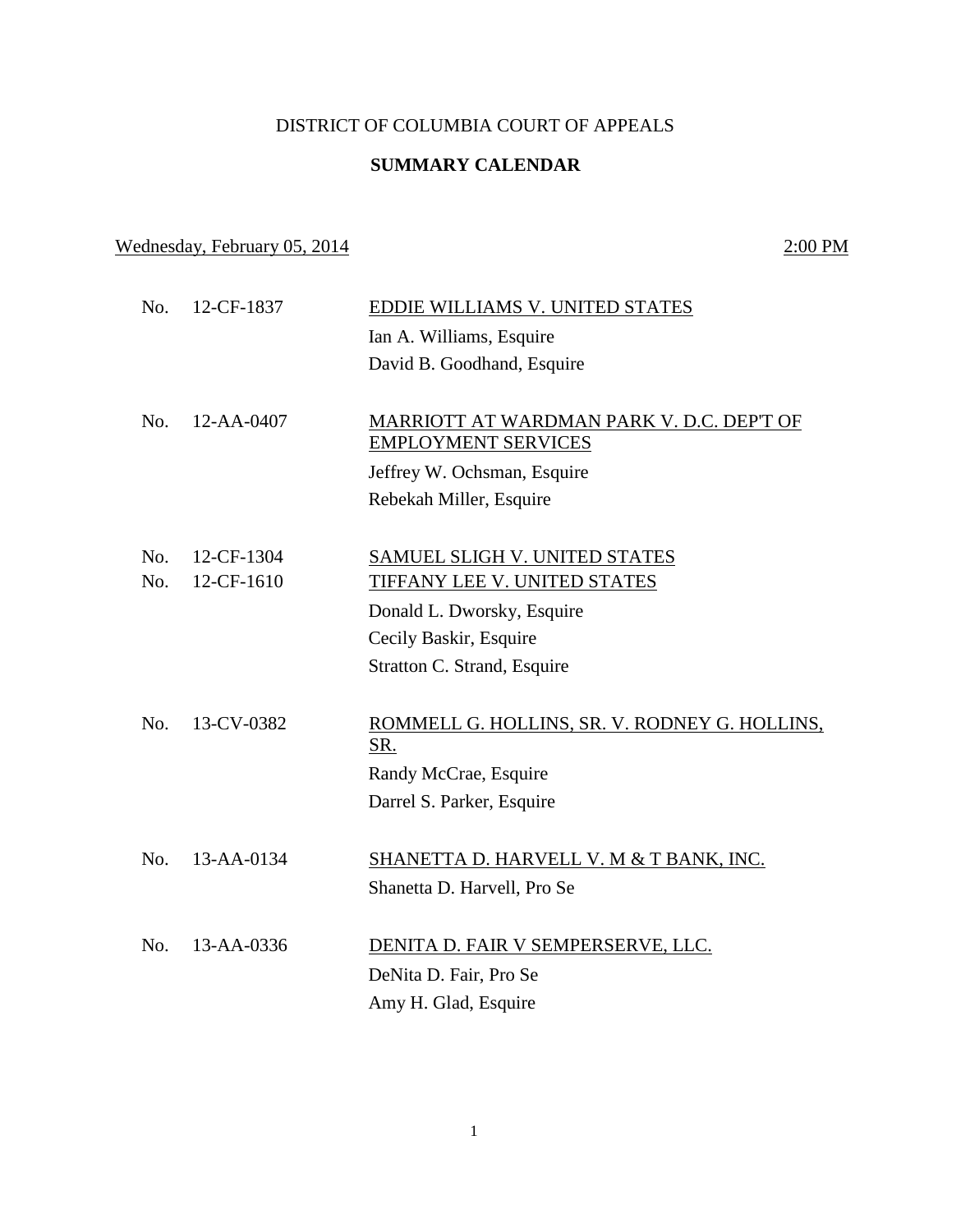# No. 12-CF-1334 **GEBEYAW FASIL V. UNITED STATES** Paolo A. Gnocchi, Esquire Karen Shinskie, Esquire

| No. 13-CO-0098<br>$\text{No.}$ 13-CO-0253 | LOWELL DONTE ALLEN V. UNITED STATES<br>LOWELL DONTE ALLEN V. UNITED STATES |
|-------------------------------------------|----------------------------------------------------------------------------|
|                                           | Lowell Donte Allen, Pro Se                                                 |
|                                           | Nebiyu Feleke, Esquire                                                     |

- No. 12-CF-0390 WILLIAM L. ROBERTS V. UNITED STATES Jessie K. Liu, Esquire Margaret E. Barr, Esquire
- No. 11-CF-1312 JAMES T. DILLARD V. UNITED STATES Stefanie Schneider, Esquire Gilead I. Light, Esquire
- No. 13-CO-0759 CHARLES EARL PRINGLE V. UNITED STATES Gaillard T. Hunt, Esquire Kristina L. Ament, Esquire
- No. 12-CF-0473 OMARE COTTEN V. UNITED STATES Christopher Kemmitt, Esquire David B. Goodhand, Esquire

Thursday, February 13, 2014  $2:00 \text{ PM}$ 

| No. 13-CM-0086 | DONNELL A. SMITH V. UNITED STATES |
|----------------|-----------------------------------|
| No. 13-CM-0087 | DONNELL A. SMITH V. UNITED STATES |
|                | Eric H. Kirchman, Esquire         |
|                | Clare Putnam Pozos, Esquire       |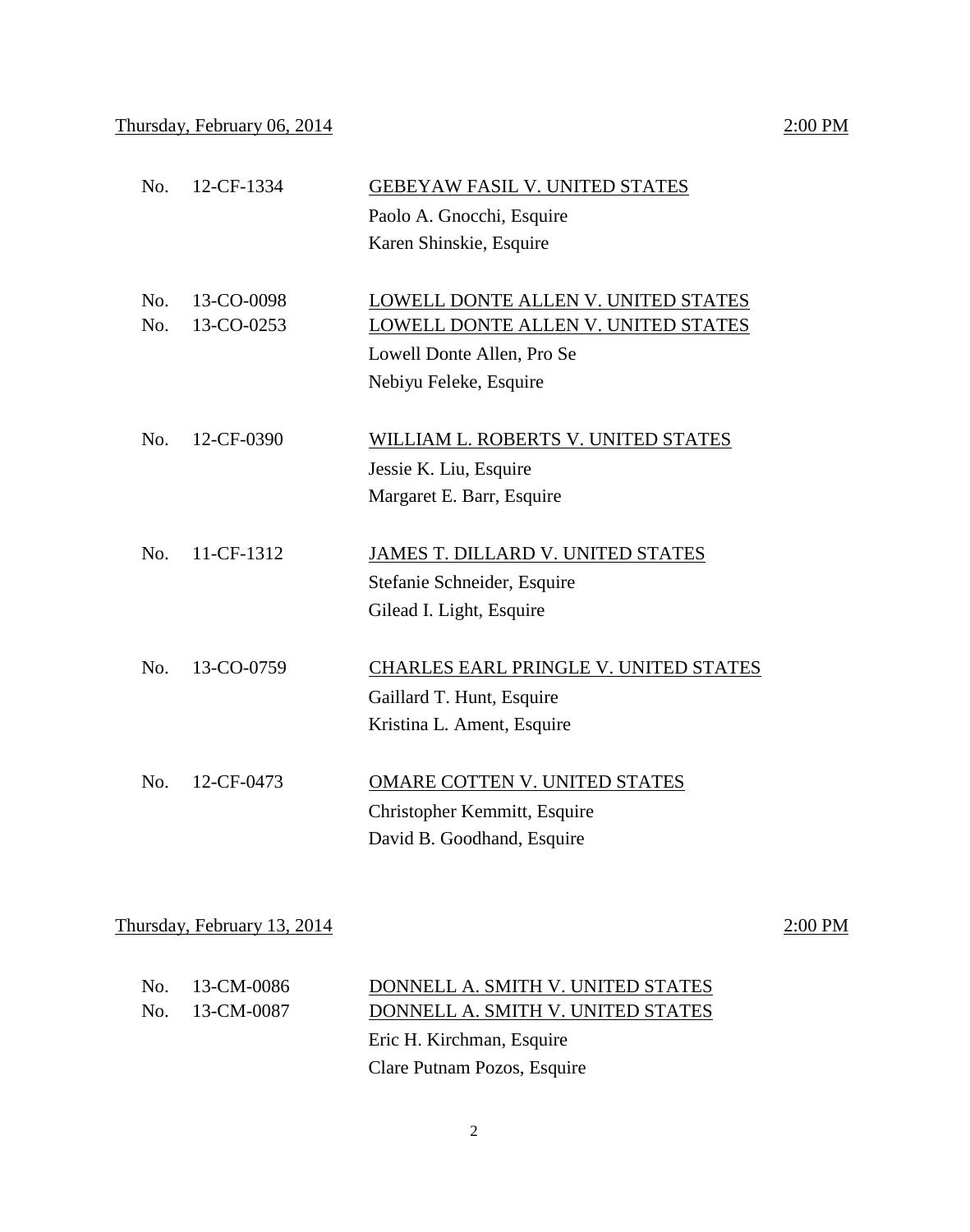| No. | 13-CV-0848                  | DEMETRIC PEARSON V. WASHINGTON HUMANE<br><b>SOCIETY</b>       |
|-----|-----------------------------|---------------------------------------------------------------|
|     |                             | Demetric Pearson, Pro Se                                      |
|     |                             | Chinue Turner Richardson, Esquire                             |
|     |                             |                                                               |
| No. | 13-AA-0001                  | ROUZBEH E. MAZANDERAN V. D.C. DEP'T OF PUBLIC<br><b>WORKS</b> |
|     |                             | Rouzbeh Mazanderan, Pro Se                                    |
|     |                             | Gregory M. Cumming, Esquire                                   |
| No. | 13-CM-0323                  | EARL WORKMAN V. UNITED STATES                                 |
|     |                             | Montrell L. Scaife, Esquire                                   |
|     |                             | L. Jackson Thomas, II, Esquire                                |
| No. | 13-CF-0250                  | MONTE L. PARKER V. UNITED STATES                              |
|     |                             | S. Jamison Koehler, Esquire                                   |
|     |                             | Clare Putnam Pozos, Esquire                                   |
| No. | 12-CM-1877                  | <b>CHARLES H. BURRISS V. UNITED STATES</b>                    |
|     |                             | Cynthia Nordone, Esquire                                      |
|     |                             | Amanda J. Winchester, Esquire                                 |
|     |                             |                                                               |
|     | Thursday, February 20, 2014 | 2:00 PM                                                       |
| No. | 11-FS-1125                  | IN RE: D.M., APLT                                             |
| No. | 11-FS-1548                  | IN RE: D.M., APLT                                             |
|     |                             | Fleming Terrell, Esquire                                      |
|     |                             | Janice Y. Sheppard, Esquire                                   |
| No. | 13-CO-0272                  | MUSHIN HANIF-ADBUR RAHIIM V. UNITED STATES                    |
|     |                             | Mushin Hanif-Adbur Rahiim, Pro Se                             |
|     |                             | Patricia A. Heffernan, Esquire                                |
|     |                             |                                                               |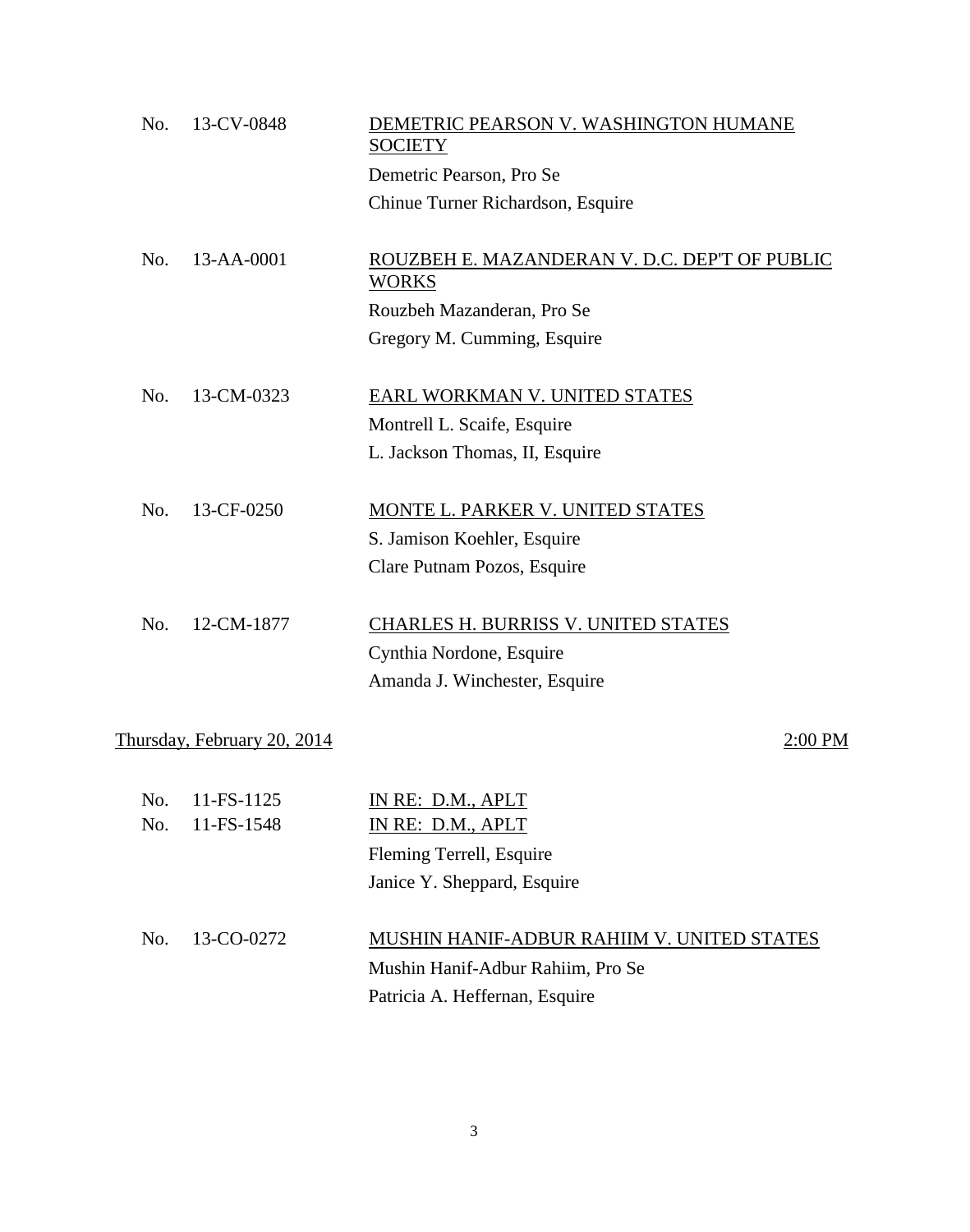| No. | 13-CM-0351                   | FRANKIE D. BARBEE V. UNITED STATES                                                                   |
|-----|------------------------------|------------------------------------------------------------------------------------------------------|
|     |                              | Geneva G. Vanderhorst, Esquire                                                                       |
|     |                              | Clare Putnam Pozos, Esquire                                                                          |
| No. | 13-CM-0263                   | THEODORA PROCTOR V. UNITED STATES                                                                    |
|     |                              | Sydney Jean Hoffmann, Esquire                                                                        |
|     |                              | Katherine M. Kelly, Esquire                                                                          |
| No. | 12-CM-1642                   | <b>SCOTT J. MYERSON V. UNITED STATES</b>                                                             |
|     |                              | Jeffrey L. Light, Esquire                                                                            |
|     |                              | Peter S. Smith, Esquire                                                                              |
| No. | 12-CM-1611                   | JASON R. WIGGINS V. UNITED STATES                                                                    |
|     |                              | Joseph A. Scrofano, Esquire                                                                          |
|     |                              | Peter S. Smith, Esquire                                                                              |
|     | Wednesday, February 26, 2014 | 2:00 PM                                                                                              |
| No. | 13-CV-0339                   | LOLA CHELTENHAM V. WASHINGTON<br>METROPOLITAN AREA TRANSIT AUTHORITY<br>Gregory L. Lattimer, Esquire |
|     |                              | Nicholas L. Phucas, Esquire                                                                          |
| No. | 13-CV-0046                   | JOYCE PHILLIPS V. VINCENT L. PHILLIPS                                                                |
|     |                              | Joyce Phillips, Pro Se                                                                               |
|     |                              | Charles J. Janus, Esquire                                                                            |
| No. | 13-AA-0426                   | JACQUELINE D. WHITE V. D.C. DEP'T OF<br><b>EMPLOYMENT SERVICES</b>                                   |
|     |                              | Krista N. DeSmyter, Esquire                                                                          |
|     |                              | David M. Schoenfeld, Esquire                                                                         |
| No. | 12-CV-1844                   | <u>TONY RAMOS V. JOHN PLEASANT FATHERREE, JR.</u>                                                    |
|     |                              | Tony Ramos, Pro Se                                                                                   |
|     |                              | John Pleasant Fatherree, Jr., Pro Se                                                                 |

4